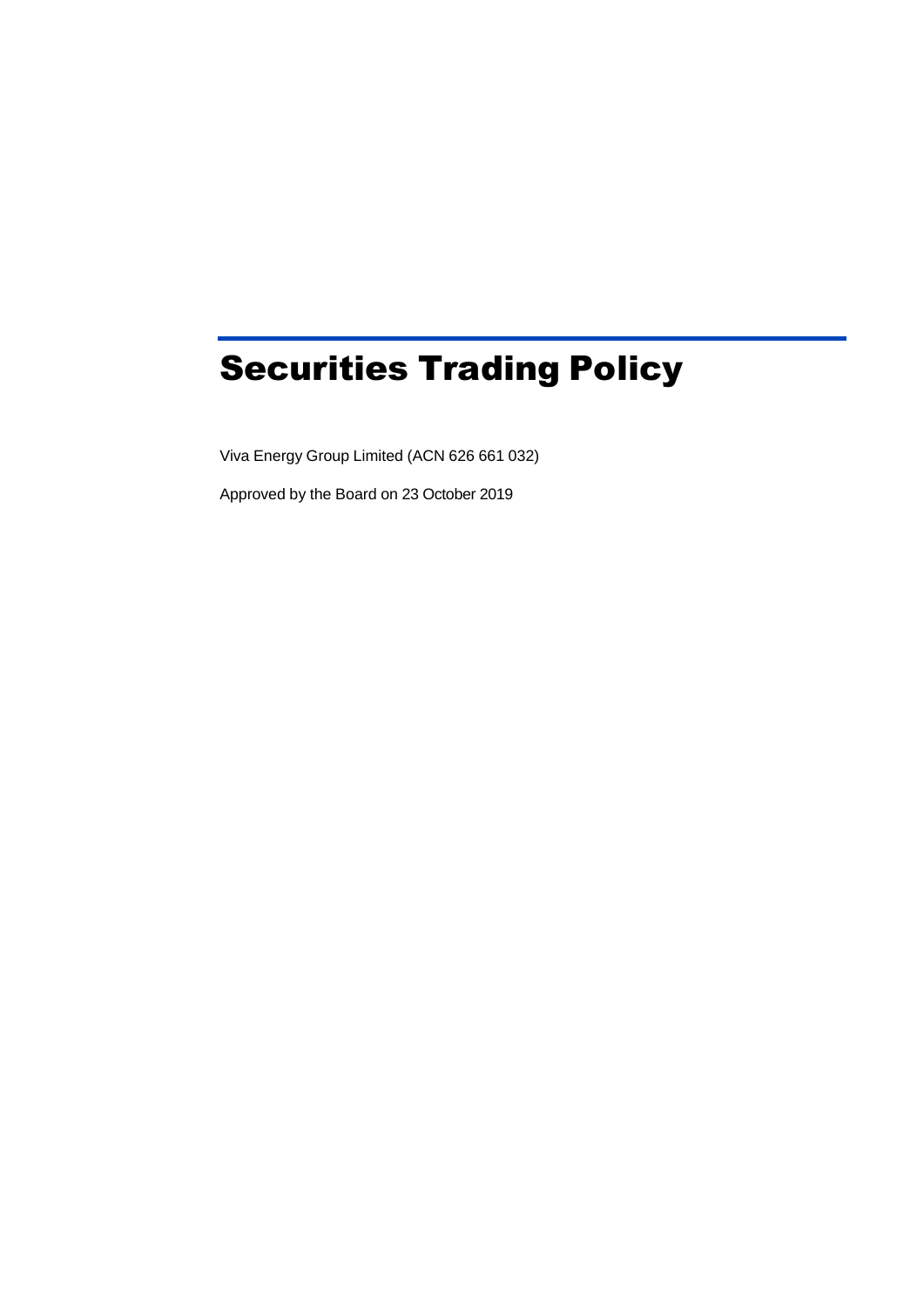## **1 Purpose**

- (a) The *Corporations Act 2001* (Cth) prohibits dealing in shares, options, debentures (including convertible notes) and other securities (including financial products) (**securities**) of a company by any person who is in possession of price sensitive information regarding that company that is not generally available. The Corporations Act:
	- (i) imposes substantial penalties on persons who breach those provisions; and
	- (ii) applies to the extent of any inconsistency between it and this Policy.
- (b) This Policy regulates dealings by all Company Personnel in securities of the Company when in possession of Inside Information concerning Viva Energy.
- (c) This Policy is designed not only to prevent Insider Trading, but also to prevent any perception of Insider Trading, as this can lead to significant reputational damage to the Company and to the broader image of the ASX.
- (d) Additional restrictions are imposed on Designated Persons and their Affected Parties when dealing in the Company's securities. This Policy is not designed to prohibit Designated Persons and their Affected Parties from investing in the Company's securities, but does recognise that there may be times when directors, officers or certain employees of Viva Energy cannot or should not deal in the Company's securities.
- (e) A breach of this Policy will be regarded seriously and may lead to disciplinary action, including dismissal.

## **2 Definitions**

For the purposes of this Policy:

## (a) "**Affected Party**" means:

- (i) immediate family members who live with a Designated Person (for example, a partner or spouse, children or parents) and any other immediate family members where a Designated Person has control over the investment decisions of such immediate family member (**Specified Family Members**);
- (ii) a company, trust, managed superannuation fund or other entity that is controlled by a Designated Person or a Specified Family Member; and
- (iii) in relation to directors of the Company only, any other person or entity where dealing in securities of the Company by that person or entity would require disclosure to the ASX by the director. This includes where the director:
	- (A) controls the right to vote or dispose of securities in the Company; or
	- (B) is entitled to benefit from a contract to call for or deliver securities in the Company;
- (b) "**ASX**" means ASX Limited (ACN 008 624 691) or the financial market operated by it, as the context requires;
- (c) "**Authorising Officer**" has the meaning given in section 4.3(a)(i);
- (d) "**Board**" means the board of directors of the Company from time to time;
- (e) "**Clearance Officer**" has the meaning given in section 4.5(a);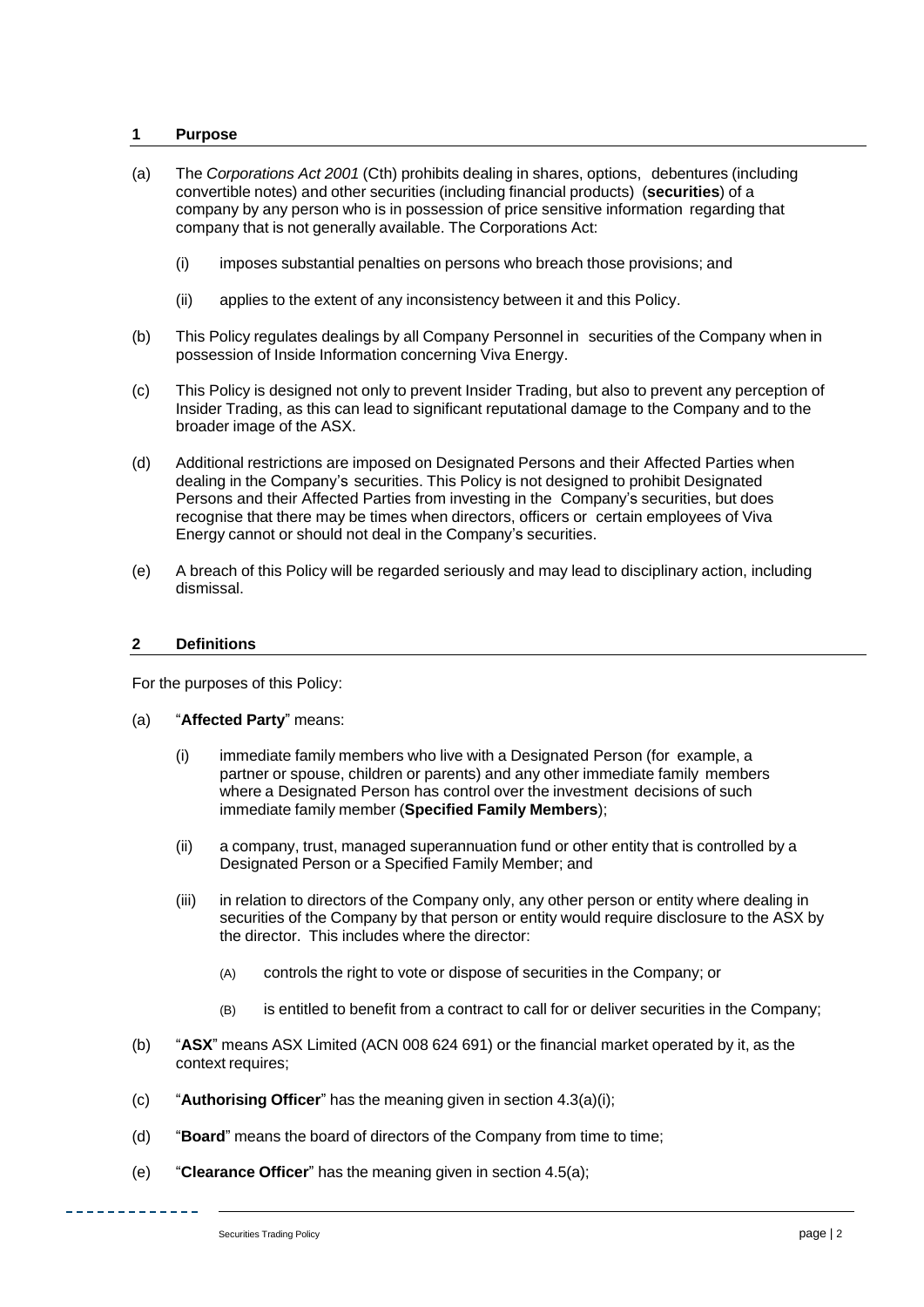- (f) "**Company**" means Viva Energy Group Limited;
- (g) "**Company Personnel**" means all Directors and Senior Management, employees (whether permanent, fixed-term, casual or temporary) of Viva Energy and Affected Parties;
- (h) "**Company Secretary**" means the secretary of the Company from time to time;
- (i) "**Corporations Act**" means *Corporations Act 2001* (Cth);
- (j) "**Designated Person**" means all Directors and Senior Management and any other person designated as a Designated Person under this Policy by the Board and / or Company Secretary from time to time;
- (k) "**Directors and Senior Management**" means each director of the Company, the Company Secretary and the Chief Executive Officer, the Chief Financial Officer and Key Management Personnel of Viva Energy;
- (l) "**Inside Information**" has the meaning given in section 1042A of the Corporations Act;
- (m) "**Insider Trading**" has the meaning given in section 3.1(a);
- (n) "**Key Management Personnel**" has the meaning given in the Corporations Act;
- (o) "**Policy**" means this Policy;
- (p) "**securities**" has the meaning given in section 1(a);
- (q) "**Specified Family Member**" has the meaning given in section 2(a)(i);
- (r) **"Trading Window"** has the meaning given in section 4.1(b); and
- (s) "**Viva Energy**" means the Company and/or its subsidiaries.

## **3 Insider Trading**

## **3.1 General prohibition on Insider Trading by all Company Personnel**

- (a) Company Personnel may not, while in possession of Inside Information concerning the Company, in breach of the Corporations Act:
	- (i) deal in (that is, apply for, buy or sell) any securities in the Company at any time (or agree to do any of these things);
	- (ii) procure (or agree to procure) another person to deal in the Company's securities in any way; or
	- (iii) communicate any Inside Information to another person in circumstances where it could be reasonably expected that the other person will or is likely to do any of the things referred to in sub-paragraphs (i) or (ii),

## (**Insider Trading**).

- (b) Company Personnel are prohibited from dealing in the securities of an outside company if they are in possession of Inside Information concerning that outside company.
- (c) Dealing in the Company's securities is prohibited at any time by Company Personnel if that person possesses Inside Information where such dealing is prohibited by the Corporations Act, even where: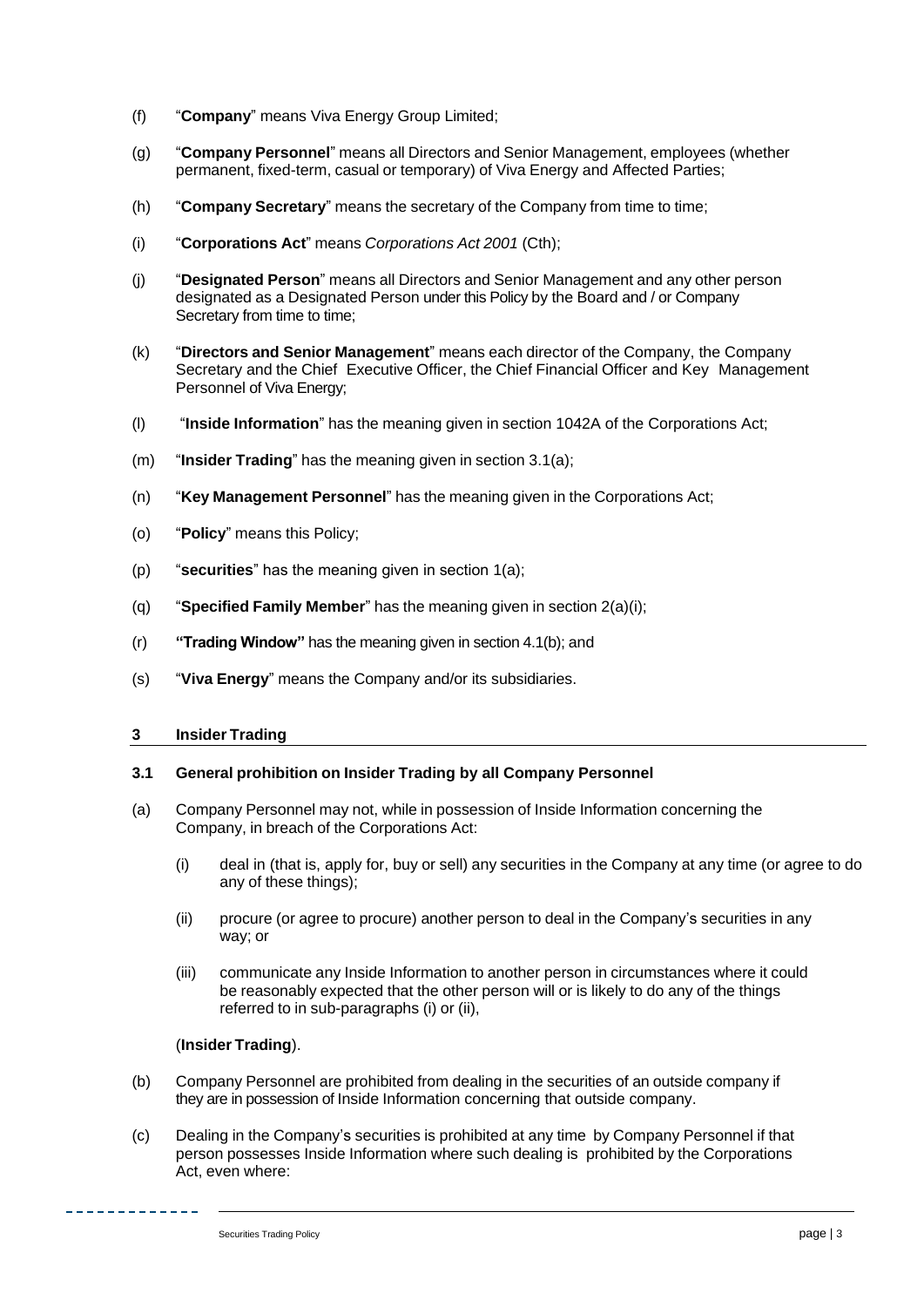- (i) the dealing occurs during a Trading Window;
- (ii) the dealing falls within an exclusion in this Policy; or
- (iii) clearance has been given under this Policy to deal (whether in exceptional circumstances or otherwise).

## **3.2 Inside Information**

Company Personnel are responsible for assessing whether they possess Inside Information. This occurs where:

- (a) the person possesses information that is not generally available to the public; and
- (b) if the information were generally available, a reasonable person would expect it to have a material effect on the price or value of the Company's securities.

A reasonable person would be taken to expect information to have a material effect on the price or value of securities if the information would, or would be likely to, influence a person who commonly invests in securities to either deal or not deal in securities in any way. Inside Information in relation to the securities of outside companies has the same meaning for the purposes of this Policy, except that references to "the Company's securities" (or similar) should be read as references to the securities of the outside company.

# **4 Additional restrictions on dealing by Designated Persons**

## **4.1 Trading Windows**

- (a) Subject to sections 4.5 and 6, Designated Persons and their Affected Parties are only permitted to buy or sell, or otherwise deal in, Company securities:
	- (i) during a Trading Window; and
	- (ii) if they have received clearance in accordance with this Policy.
- (b) The Trading Windows are:
	- (i) the four week periods from the commencement of trading on ASX on the trading day following each of the following events:
		- Release of the Company's half year results;
		- Release of the Company's full year results; and
		- Release of the Company's first and third quarter updates; and
	- (ii) any other period that the Board specifies from time to time.

# **4.2 Ad-hoc restrictions**

Subject to sections 4.5 and 6, the Company may impose additional restrictions on dealing in the Company's securities by any or all Designated Persons and their Affected Parties. For the avoidance of doubt, the Company may impose such restrictions notwithstanding that the dealing in the Company's securities may otherwise be permitted under section 4.1. Any restriction communicated by the Company to any or all Designated Persons under this section 4.2 must be kept confidential by that Designated Person (unless it is relevant to their Affected Parties, in which case the Designated Person can communicate it to their Affected Parties and must ensure that their Affected Parties keep it confidential).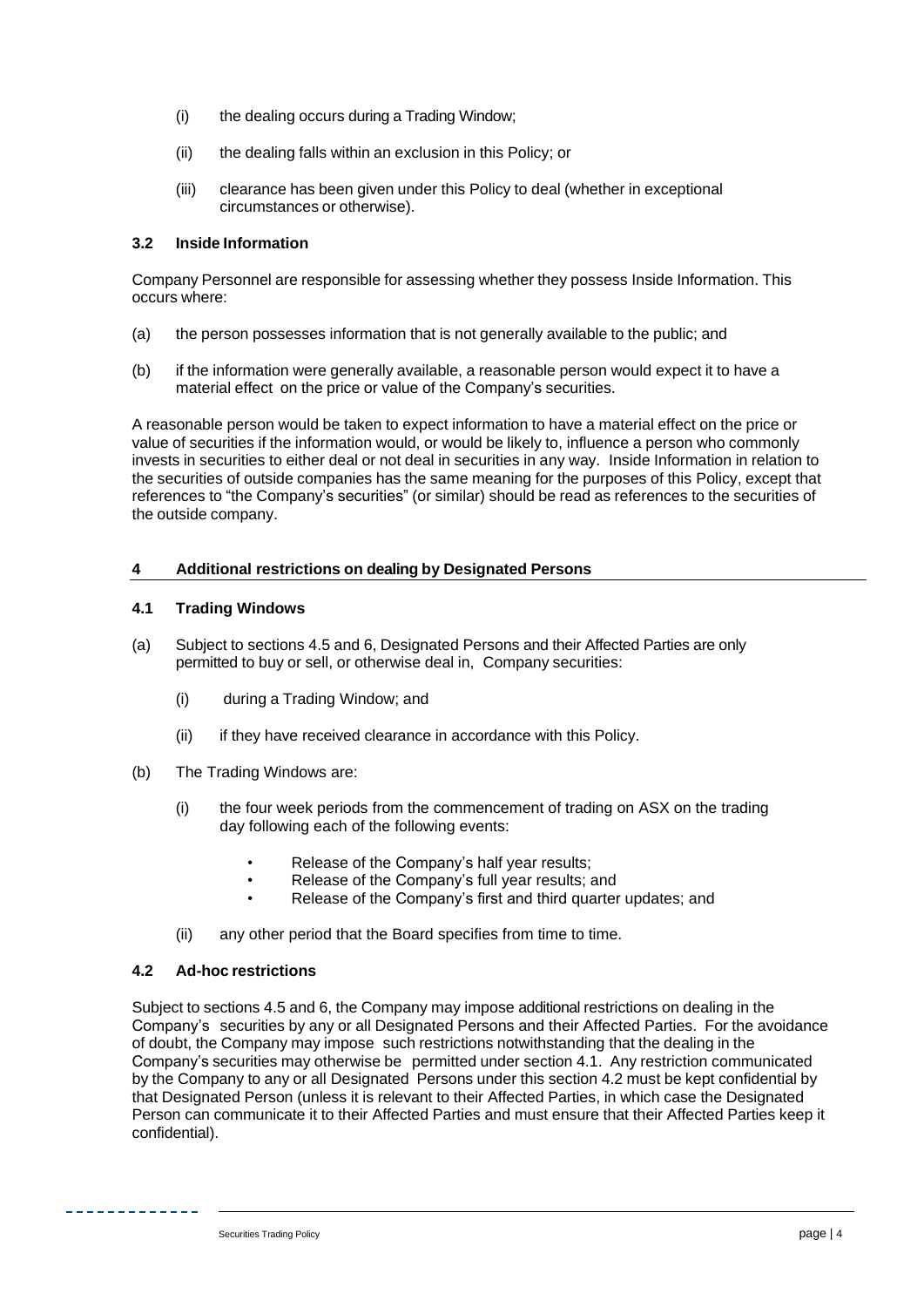## **4.3 Process for dealing in Company securities by Designated Persons and their Affected Parties during a Trading Window**

- (a) A Designated Person must complete the following steps if they, or their Affected Parties, wish to deal in Company securities during a Trading Window or where paragraph 5 requires them or their Affected Party to obtain an approval under this section 4.3(a):
	- (i) notify the relevant person in section 4.4 (the **Authorising Officer**) of their proposed dealing, or a proposed dealing by one of their Affected Parties (including details of the type of dealing and the number of securities involved);
	- (ii) confirm to the Authorising Officer that they are not in possession of any Inside Information;
	- (iii) obtain written consent from the Authorising Officer (which may be given by email) confirming that there is no known reason to preclude the dealing in Company securities;
	- (iv) order or otherwise authorise the dealing in Company securities within five clear trading days of receiving approval from the Authorising Officer under sub-paragraph (iii); and
	- (v) after they or their Affected Party deals with the Company securities, provide the Authorising Officer with a transaction confirmation.
- (b) For the purpose of section  $4.3(a)(iv)$ , if the approval is given during or after trading on one day, the order for the dealing must be lodged or otherwise authorised by the Designated Person or their Affected Party before the close of trading on the fifth trading day after the approval is given. If the approval is given prior to the commencement of trading on a particular day, the order for the dealing must be lodged or otherwise authorised by the Designated Person or their Affected Party before the close of trading on the fourth trading day after the approval is given.
- (c) In respect to any clearance to deal in Company securities requested under section 4.3(a) above:
	- (i) clearance can be given or refused at the discretion of the Authorising Officer, without giving reasons;
	- (ii) clearance can be withdrawn by the Authorising Officer at any time prior to the order for dealing being lodged or otherwise authorised, if new information comes to light or there is a change in circumstances;
	- (iii) the decision of the Authorising Officer to provide clearance for a dealing is final and binding on the Designated Person seeking approval, whether on behalf of the Designated Person or an Affected Party; and
	- (iv) if clearance to deal is refused, the Designated Person seeking the clearance must keep that information confidential and not disclose it to anyone (other than their Affected Party where relevant, in which case the Designated Person must ensure that their Affected Party keeps such information confidential).
- (d) A Designated Person must take all reasonable steps to ensure that their Affected Parties do not deal in Company securities without the Designated Person obtaining approval under this Policy.
- (e) Even if approval has been obtained under section 4.3(a)(iii), any Designated Person who subsequently comes into possession of Inside Information prior to dealing must not deal in Company securities, and must take all reasonable steps to ensure that their Affected Parties do not deal in Company securities.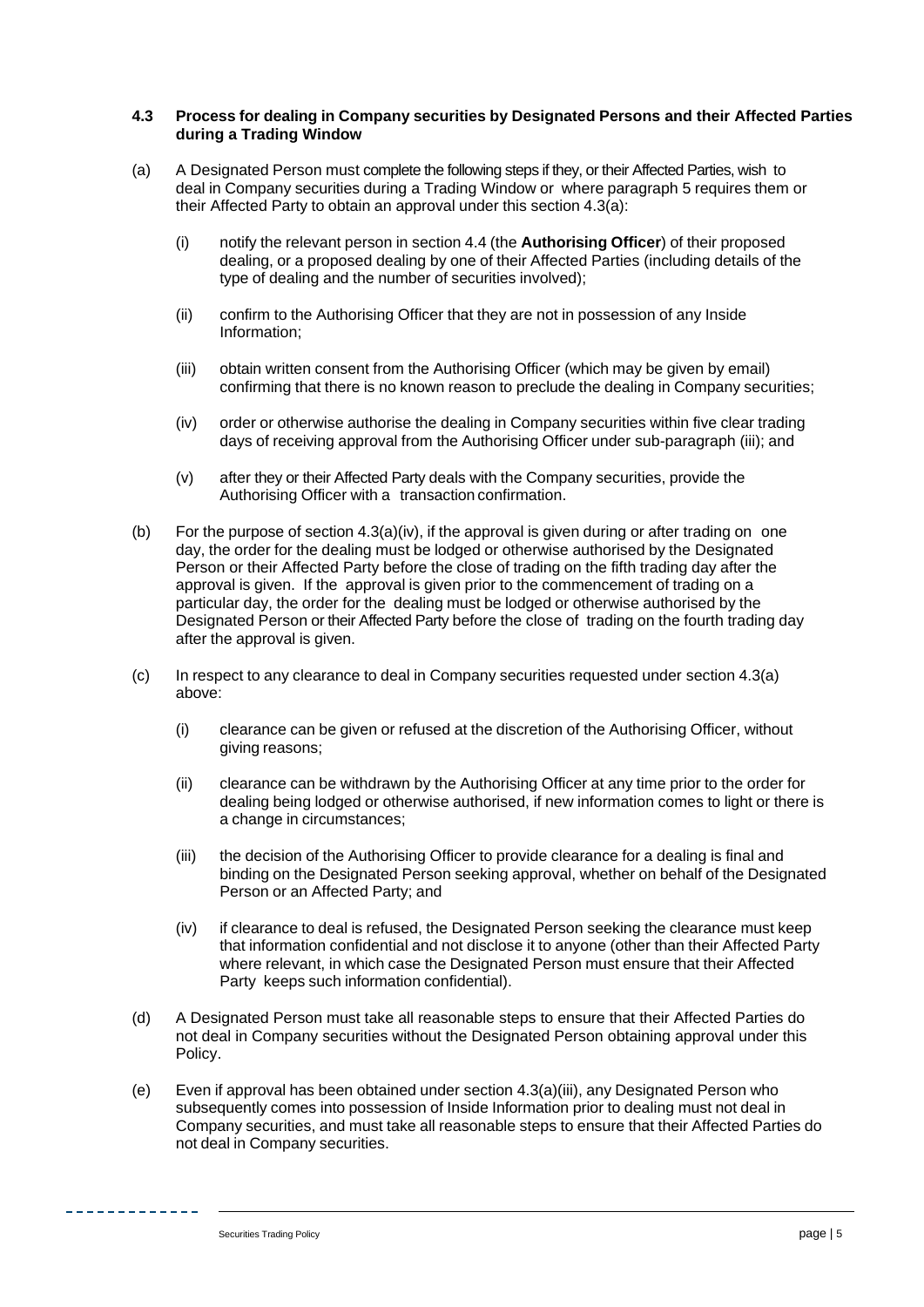(f) All requests to an Authorising Officer, and all responses from the Authorising Officer, must be copied to the Company Secretary, for the purposes of record keeping (see section 4.6 below).

# **4.4 Authorising Officer**

| <b>Designated Person seeking</b><br><b>authorisation</b>                   | <b>Authorising Officer</b>                                                                                                                                                                                                         |
|----------------------------------------------------------------------------|------------------------------------------------------------------------------------------------------------------------------------------------------------------------------------------------------------------------------------|
| Directors and Senior Management other<br>than the chair of the Board       | The chair of the Board.<br>The chair of the Board shall, where<br>appropriate, consult with the Chief<br><b>Executive Officer and the Company</b><br>Secretary (in each case, other than<br>where they are the Designated Person). |
| Chair of the Board                                                         | The chair of the Audit and Risk<br>Committee.<br>The chair of the Audit and Risk<br>Committee shall, where appropriate,<br>consult with the Chief Executive Officer<br>and the Company Secretary.                                  |
| Any Designated Person other than<br><b>Directors and Senior Management</b> | The Company Secretary.<br>The Company Secretary shall, where<br>appropriate, consult with the Chief<br>Executive Officer.                                                                                                          |

# **4.5 Exceptional circumstances (dealing outside of a Trading Window)**

- (a) In exceptional circumstances the chair of the Board (or where the chair of the Board is the Designated Person seeking clearance under this section 4.5(a), the chair of the Audit and Risk Committee) (the **Clearance Officer**) may give clearance to the Designated Person or their Affected Party to deal in the Company's securities, notwithstanding that such dealing may not be permitted under section 4.1 because it would occur outside of a Trading Window.
- (b) Any approval given under this section 4.5(a) must be provided by electronic delivery via email. The notification requirements under section 4.3(a) still apply.
- (c) What constitutes "exceptional circumstances" will be assessed on a case-by-case basis within the absolute discretion of the Clearance Officer, and may include, without limitation, severe financial hardship or a requirement to comply with a court order or court enforceable undertaking.
- (d) Any decision to grant or refuse to grant clearance to a Designated Person or their Affected Party to deal in the Company's securities by the Clearance Officer under this section 4.5:
	- (i) may be made in the Clearance Officer's absolute discretion, and no reasons are required to be given by the Clearance Officer for his or her decision;
	- (ii) can be withdrawn (if clearance has been given) if new information comes to light or there is a change in circumstances;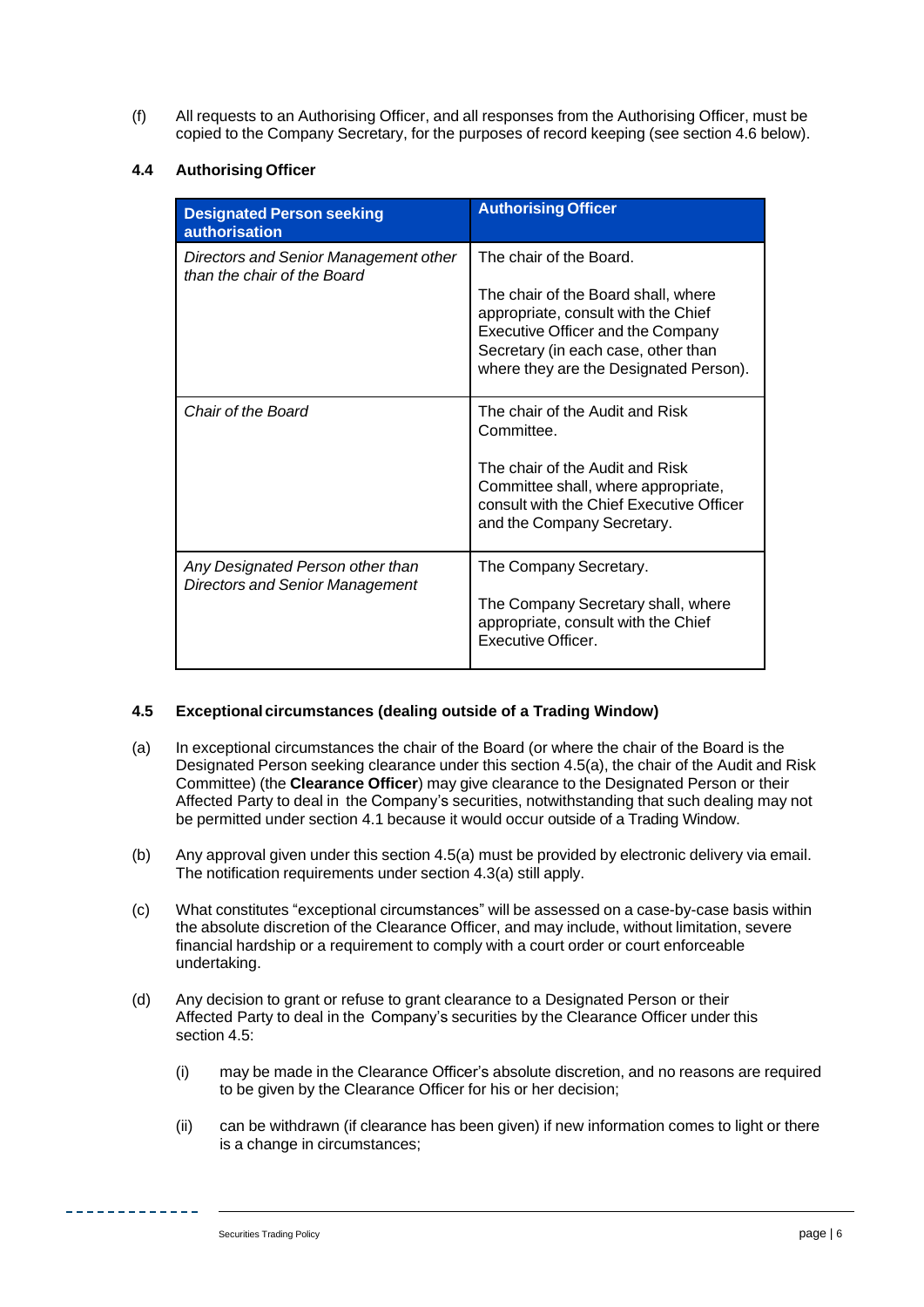- (iii) is final and binding on the Designated Person seeking clearance and, where relevant, their Affected Party; and
- (iv) must be kept confidential by the Designated Person and not disclosed to any other person (other than their Affected Party where relevant, in which case the Designated Person must ensure that their Affected Party keeps such information confidential).
- (e) In deciding whether to grant clearance to deal in the Company's securities, the Clearance Officer will consider the need to minimise the risk of Insider Trading, and also to avoid the appearance of Insider Trading and the significant reputational damage that may be caused.
- (f) Any clearance to deal by the Clearance Officer under this section 4.5 is not an endorsement to deal, and the Designated Person must consider carefully whether they are in possession of any Inside Information that might preclude them or their Affected Parties from dealing at the time the dealing occurs. If the Designated Person is in any doubt, they should not deal and should procure that their Affected Parties do not deal.
- (g) All requests to the Clearance Officer, and all responses from the Clearance Officer, must be copied to the Company Secretary, for the purposes of record keeping (see section 4.6 below).

# **4.6 Company Secretary to maintain records**

The Company Secretary (or a delegate) will maintain a copy of:

- (a) all requests for an approval to deal in the Company's securities submitted by a Designated Person; and
- (b) details of all dealings in the Company's securities by a Designated Person and their Affected Parties.

# **5 Otherrestrictions**

# **5.1 No speculative trading**

Under no circumstances should Designated Persons or their Affected Parties engage in short-term or speculative trading in the Company's securities. This prohibition includes short-term direct dealing in the Company's securities (within a period of less than three months) as well as transactions in the derivative markets (including exchange traded options, share warrants, contracts for difference and other similar instruments) which are short-term or speculative.

# **5.2 No protection arrangements**

The entering by a Designated Person or their Affected Parties into all types of "protection arrangements" for any of the Company's securities (or Company products in the derivatives markets):

- (a) is prohibited at any time in respect of any Company securities which are unvested or subject to a holding lock; and
- (b) otherwise, requires approval under section 4.3(a).

For the avoidance of doubt and without limiting the generality of this Policy, entering into protection arrangements includes entering into transactions which:

- (c) amount to "short selling" of securities beyond the relevant person's holding of securities;
- (d) operate to limit the economic risk of the relevant person's security holding (e.g. hedging arrangements) including the Company's securities held beneficially (for example, in trust or under an incentive plan) on that person's behalf; or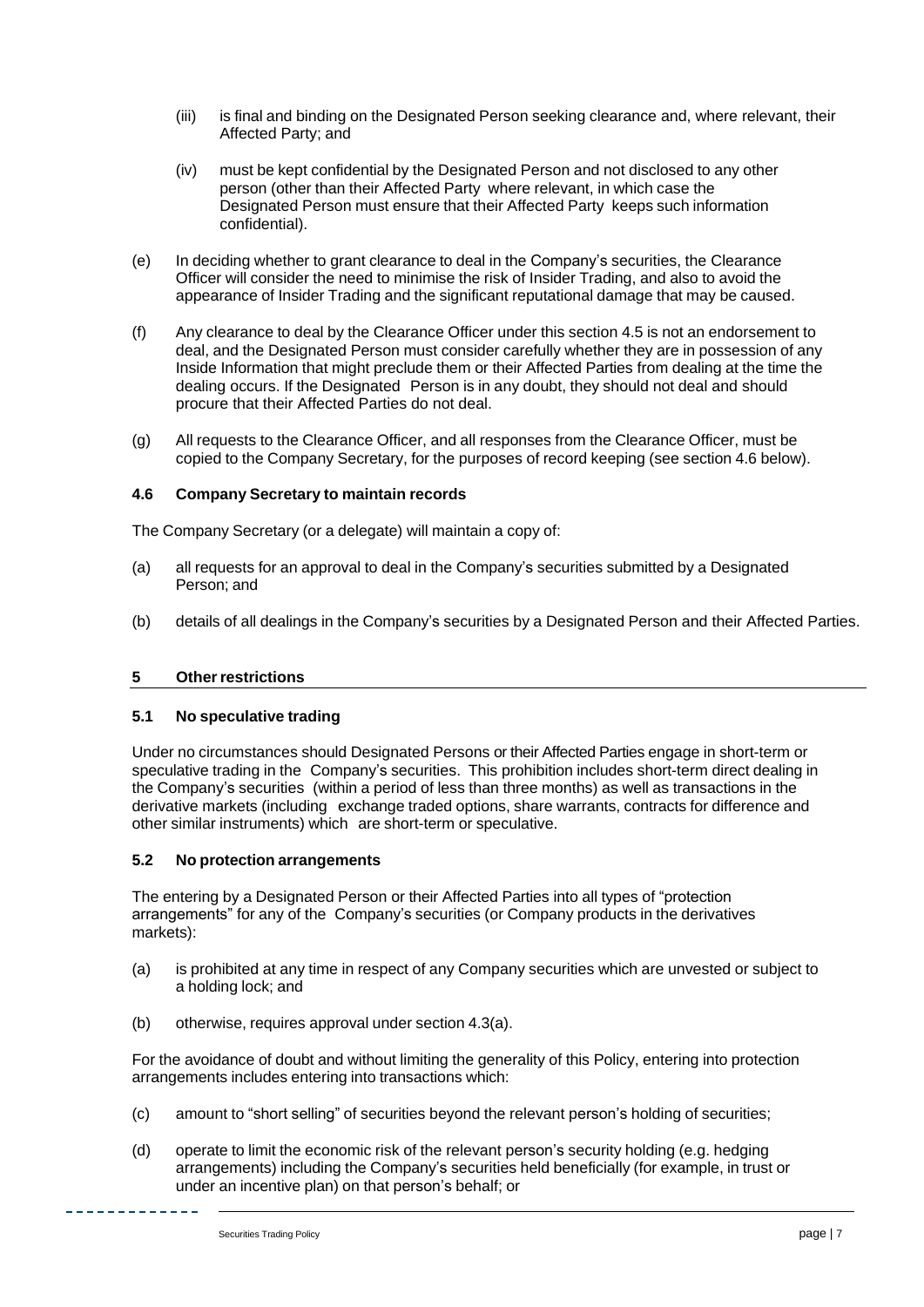(e) otherwise enable the relevant person to profit from a decrease in the market price of securities.

## **5.3 No entering into margin lending arrangements**

Designated Persons may not at any time, and must procure that their Affected Parties do not at any time, directly or indirectly, enter into any margin lending arrangement involving the Company's securities. Examples of such dealings include:

- (a) entering into a margin lending arrangement in respect of the Company's securities;
- (b) transferring securities in the Company into an existing margin loan account; and
- (c) selling securities in the Company to satisfy a call pursuant to a margin loan.

## **6 Exemptions**

- (a) Subject to applicable laws (including the Insider Trading provisions in the Corporations Act) Designated Persons and their Affected Parties may at any time:
	- (i) deal in the Company's securities where the dealing does not result in a change of beneficial interest in the securities;
	- (ii) acquire securities under any director or employee security plan or through the exercise of options or performance rights under an option or performance rights plan or acquire, or agree to acquire, options or performance rights under an option or performance rights plan;
	- (iii) acquire the Company's ordinary shares by conversion of securities giving a right of conversion to the Company's ordinary shares;
	- (iv) acquire the Company's securities under a bonus issue made to all holders of securities of the same class;
	- (v) undertake to accept, or accept, a takeover offer;
	- (vi) invest in, or trade in units of, a fund or other scheme (other than a scheme only investing in the securities of the Company) where the assets of the fund or other scheme are invested at the discretion of a third party;
	- (vii) dispose of Company securities that are the result of a secured lender exercising their rights under a loan or security agreement;
	- (viii) deal under an offer or invitation made to all or most of the security holders, such as a rights issue, a security purchase plan, a dividend or distribution reinvestment plan or an equal access buy-back, where the plan that determines the timing and structure of the offer has been approved by the Board. This includes deciding whether or not to take up the entitlements and the sale of entitlements required to provide for the take up of the balance of entitlements under a renounceable pro rata issue;
	- (ix) transfer Company securities already held into a self-managed superannuation fund or other saving scheme in which the Designated Person or the Affected Party (as applicable) is a beneficiary; or
	- (x) where a Designated Person or an Affected Party is a trustee, deal in the securities managed by that trust provided the Designated Person or the Affected Party (as applicable) is not a beneficiary of the trust and any decision to deal during a prohibited